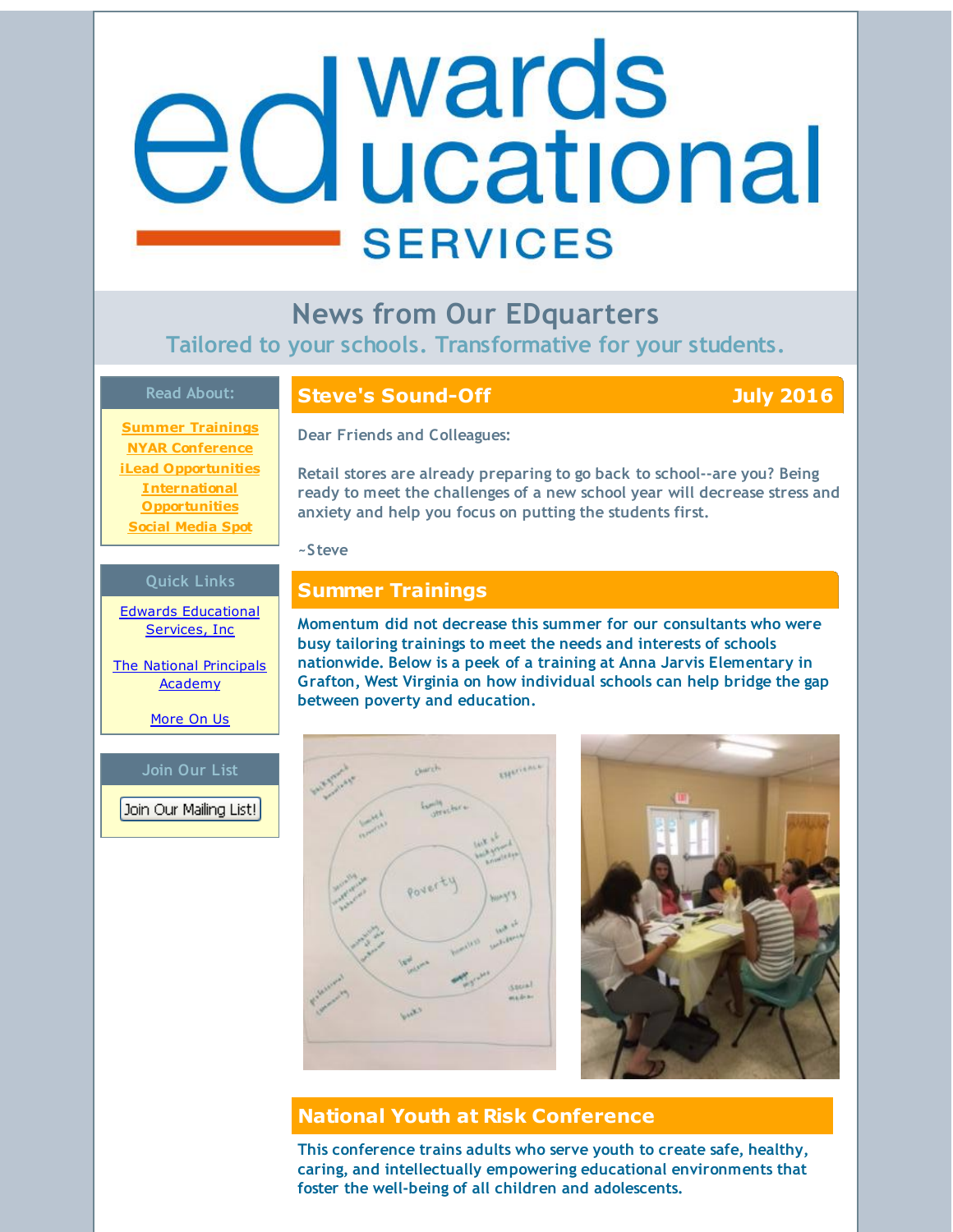# National Youth At Risk

Rural Settings | Urban Settings | School Climate | ESOL Programs

**REGISTER NOW!** For more conference information visit:<br>| issouthern.edu/ce/conferences/nyar-west October 23-25, 2016

**For more information and to register, click [here](http://r20.rs6.net/tn.jsp?f=0014XWVpnmzHxcU3NwWjZ2j3JHjTVLP1bd1vETdnKw-0AlMktEth6hW1myEqXRfNtXX0DqpxNLJAKJ-_nR-MhvxbzYcqnq3SKOLGOQzN5wypj9gL7eZjIpJ1FYZt5-qwxl2PFc4dnXjIbbELjnnEHOZ1rjF_yo6eT4mIuKM7czCFgjo4L6IEoNf0tttsZSAEPRKPII1rUIXDtZZQcOfFusqnFw6VvEcUCAd7wMEjxHTBhc=&c=&ch=)**

## **iLead Opportunities**

**EES is looking for all interested iLead members and coaches (present and past) to help us create a digital version and/or app of the iLead books. We want to hear your suggestions and recommendations on all aspects of this new iLead app!**

**We are also are looking for volunteers (iLeaders and coaches past and present) to take part in video interviews with Risi Ademola, an iLead alum who is now working with us to digitize iLead materials (and who started an iLead program at UNC Chapel Hill). We want to know if/how iLead has impacted your life.**

**For more information, please contact [Rebecca](mailto:rebecca@edwardsedservices.com).**



### **International Opportunities**

- **Calling all certified teachers! We are looking for certified teachers to teach kindergarten in Dailian, China starting Fall 2016, as well as a variety of subjects such as Economics, Biology, PE, and Drama in private schools in Beijing. Interested persons please send a resume and any questions about these exciting opportunities to [teachers@usa-education-asia.com!](mailto:teachers@usa-education-asia.com)**
- **Looking for an unforgettable summer experience for your child? Consider the Indian Heritage Camp through The Sagar [School](http://r20.rs6.net/tn.jsp?f=0014XWVpnmzHxcU3NwWjZ2j3JHjTVLP1bd1vETdnKw-0AlMktEth6hW1qPzRXER74bkqaDjGEXN5TIm5E31wehrbGiZACHb66kx0TK1M2ZQ-2pp_Un2zVQMGby0JWYBa3H8oRusMpsuHwFqBZ-HAox20NllcmJDT29YtSSwee9cNK3jU5wR0Un1gQ==&c=&ch=). You child, ages 9-15, will experience and learn about India's rich heritage and culture through a well balanced schedule of activities including, crafts, cooking, sports and excursions. Please contact [prexecutive@thesagarschool.org](mailto:prexecutive@thesagarschool.org) for more info!**